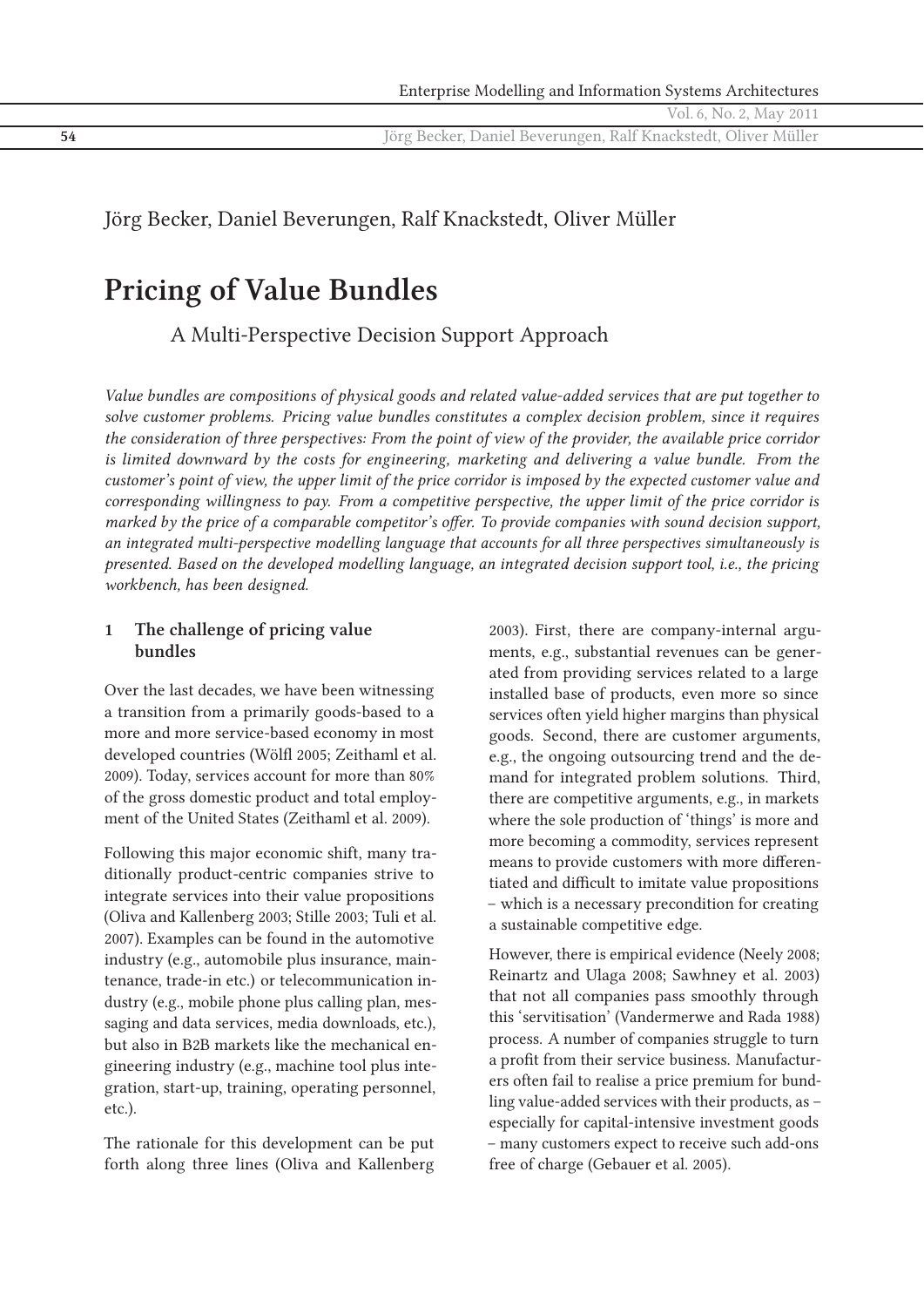| Vol. 6, No. 2, May 2011  |    |
|--------------------------|----|
| Pricing of Value Bundles | ັບ |

Exploiting the profit-increasing potentials of integrated value bundles to the full requires a multiperspective analysis of price margins. This paper identifies different perspectives on the task of pricing value bundles and reveals that respective method support is seldom used in an integrated manner (Sect. 2). An integrated multiperspective support for pricing value bundles requires an integrated modelling language being able to serve as a common basis for a comprehensive analysis of the available pricing corridor (Sect. 2). For this purpose, the fundamental language constructs for modelling the structure of value bundles will be introduced first. Consecutively, necessary language extensions for the pricing of value bundles are developed. The concept of a pricing workbench introduces a possible application of the developed modelling language, which, in parts, has already been implemented (Sect. 4). A discussion of limitations and further extensions concludes this paper (Sect. 5).

#### **2 Status quo of pricing value bundles**

Value bundles can only yield positive returns for suppliers, if the costs of provisioning are at least covered by the price a customer accepts to pay. Therefore, to determine whether a value bundle can be offered with sufficient profit, providers first need to estimate the lifecycle costs for providing a value bundle. Hence, from the supplier's point, the lower limit of the available pricing window (Diller 2007; Mazumdar et al. 2005) is constituted by the accumulated cost for engineering, marketing, and delivering the value bundle.

Contrariwise, customers can only justify their investment decision if the expected customer value of a value bundle exceeds their total cost of ownership. The upper limit of the pricing window is hence constituted by the reference price that customers apply to guide their buying decisions. This can be an internal (i.e., based on perceived customer value) or an external (i.e., based on competitor prices) reference price (Mazumdar et al. 2005). Hence, the pricing of a value bundle has

to be based – besides considering the costs of providing a value bundle – on the customer's willingness to pay (internal reference price) and on competitor prices (external reference price).

To sum up, determining a price for a value bundle requires the application of a multi-perspective analysis of price margins (Backhaus et al. 2008), (for the following, see Fig. 1):

- *Customer Perspective:* The absolute upper price limit is constituted by the consumer's willingness to pay.
- *Supplier Perspective:* The lower price limit is determined by the costs for engineering, marketing, and delivering the value bundle for a particular customer.
- *Competitor Perspective:* In case a value bundle can be delivered by alternative providers (which is far from being the norm, since value bundles, by definition, are customised to fulfill a particular customer's needs), a provider needs to identify the lowest of all competitive prices. A competitive price, identified through market research or forecasts, which lies below the customer's willingness to pay, will also lower the supplier's upper price limit. If, however, the competitive price lies above the customer's willingness to pay, the upper price limit will not change.



*Figure 1: Pricing corridor*

We conducted an empirical study in the German mechanical engineering industry in late 2007 to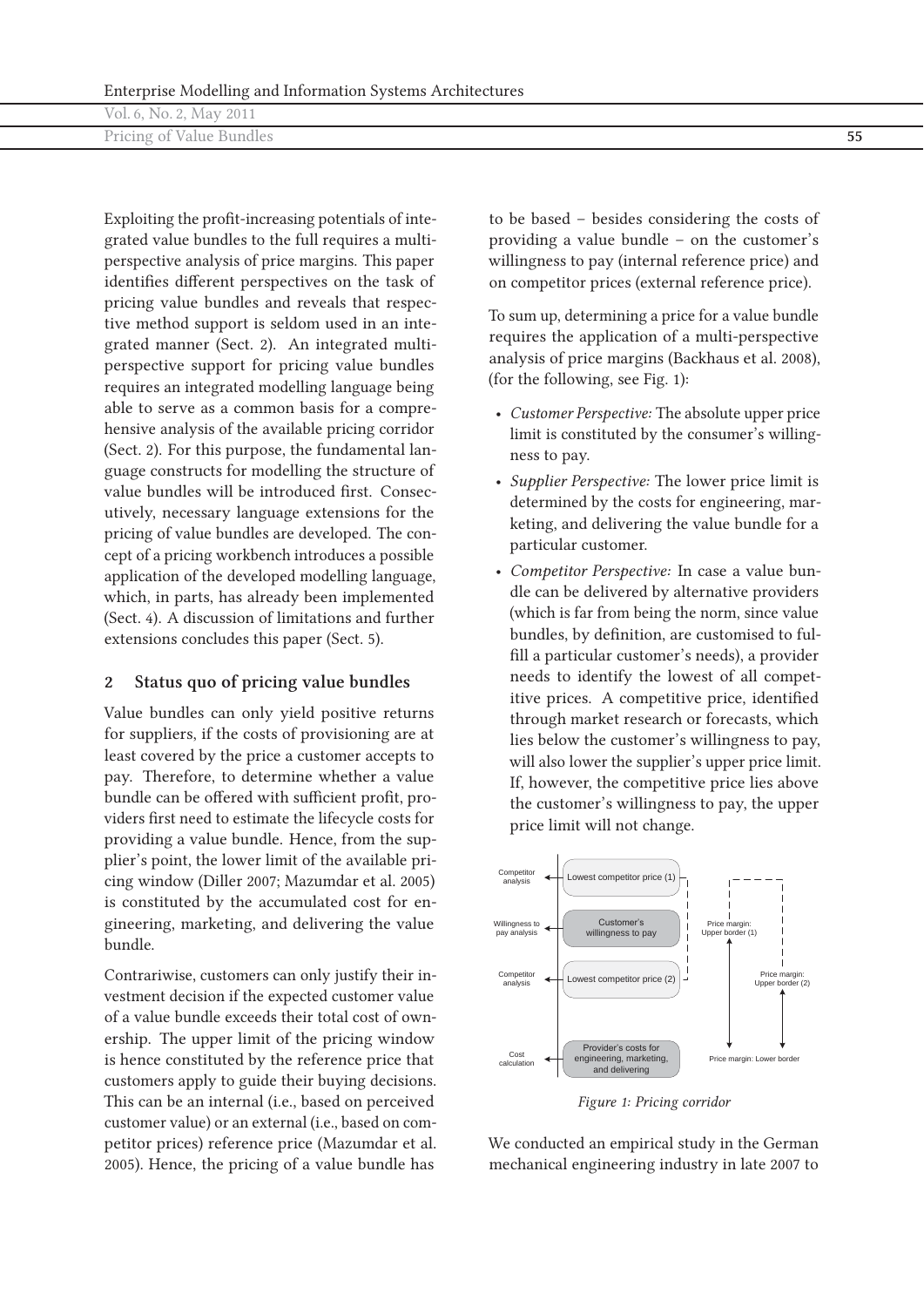Enterprise Modelling and Information Systems Architectures Vol. 6, No. 2, May 2011 **56** Jörg Becker, Daniel Beverungen, Ralf Knackstedt, Oliver Müller

survey the status quo of method support for pricing value bundles. We chose this industry because it is the largest industry sector in Germany, and also its leading export sector, is strongly committed to innovation (more than 30% of turnover are generated by innovations), and last but not least provides particularly advanced and customfit physical products and related services (VDMA 2010).

The survey was carried out by a market research institute using computer-assisted telephone interviews (CATI). Overall, representatives from 100 German manufacturers were interviewed. Each of the interviewees was asked to indicate which methods they were applying for pricing their value bundles. The majority of respondents (88%) asserted to apply a cost-oriented perspective on pricing. 55% of the companies surveyed incorporated competitor prices into their pricing procedures. Only 22% of the respondents explicitly considered information about their customers' willingness to pay.

Figure 2 presents a more detailed analysis of the empirical data. Here, we distinguish between those companies that exclusively follow one pricing perspective only (costs, willingness to pay, or competitor prices only) and those who attempt to consider two or even all three perspectives in combination. The data suggest that at the time only very few businesses applied a comprehensive multi-perspective pricing strategy. It is, therefore, fair to say that the status quo of pricing value bundles is characterised by an insufficient integration of methods.

The goal of this paper is to demonstrate how the distinct perspectives on pricing can be combined into an integrated multi-perspective modelling language based on which appropriate software tool support for pricing value bundles can be developed.

## **3 A multi-perspective modelling language for pricing value bundles**

## **3.1 Core language for modelling the structure of value bundles**

The abovementioned pricing methods should operate on the basis of an integrated modelling language for representing value bundles in order to deliver consistent results. This requirement is in line with the idea of multi-perspective enterprise modelling as proposed by Frank (1994, 2002): Reusing common constructs at the meta-level, e.g., a modelling language for value bundles, leads to integrated models at the type level, e.g., to integrated value bundle models.

A variety of modelling languages has been proposed to address the particular modelling requirements of services. As a starting point, we compiled and thoroughly reviewed a collection of these languages in a comprehensive multimethod approach (Becker et al. 2009b, 2010). However, none of the modelling languages under investigation provided sufficient support to satisfy all three decision parameters to be accounted for during the pricing task. This was far from being surprising, since these modelling languages had been designed for other purposes. Consistently, the investigated modelling languages were found to be focused on the service process itself (as opposed to our focus on the structure of value bundles), on engineered-to-order value bundles (as opposed to our mass customisation approach), or were strongly focused on either physical goods or services (as opposed to our focus on the outcomes of integrated value bundles, comprising both physical goods and services).

Therefore, we developed a new modelling language to represent a modular structure and configuration of value bundles (Becker et al. 2009a). Consecutively, we extended the basic language with additional modelling constructs and relationships to fit the abovementioned decision problem. The constructs and relationships needed to represent the compositional structure as well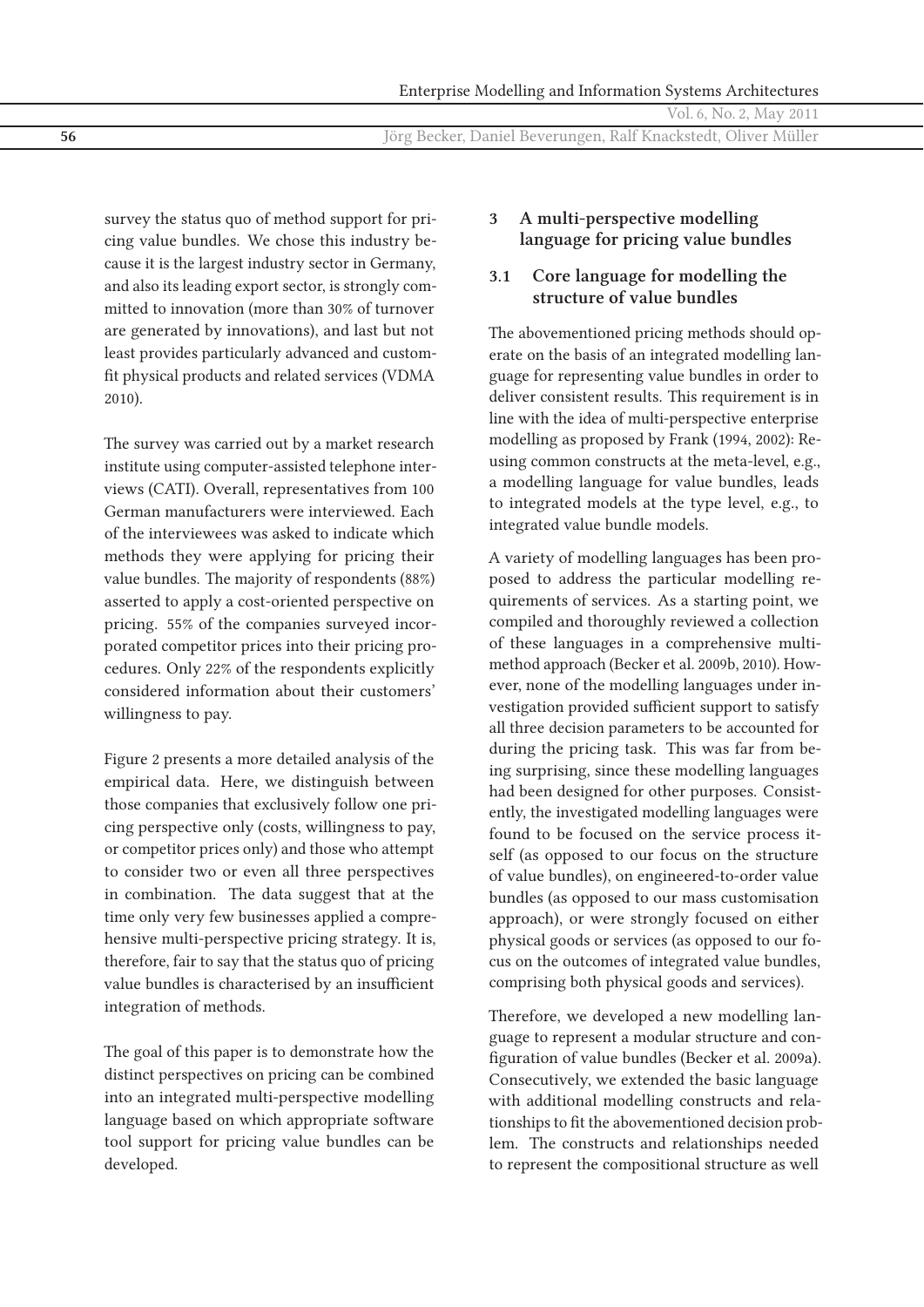| __                       |  |
|--------------------------|--|
| Vol. 6, No. 2, May 2011  |  |
| Pricing of Value Bundles |  |
|                          |  |



*Figure 2: Statistics for pricing value bundles*

as the lifecycle of value bundles are depicted in Fig. 3.

The starting point for the modelling of value bundles is the construct *value bundle (type)*. This construct projects all variations or possible configurations of a generic bundle (e.g., a specific machine model and related services) from the point of view of the supplier (see also the concept of a generic product model in Scheer 2006). The construct also comprises the bundle structure by linking to available modules of physical goods and services and rules that restrict selection and combination options. It furthermore delineates the projected lifecycle of a value bundle, which determines the sequence of the individual outcomes included. A bundle type, therefore, contains the complete configuration knowledge with regard to an abstract value bundle. This opens up a solution space from which a customer-specific value bundle instance can gradually be derived.

To allow for the reuse of generic products or services in different value bundles, a provider may follow a mass customisation strategy. In

this case, a bundle type is defined by *modules*. A module is a self-contained unit that consists of a set of products or services that may be reused in different bundles. The idea here is to make the definition of bundle types as simple and efficient as possible by combining predefined model components.

Modules comprise *outcomes*. Outcomes are the result of an economic factor combination and can be physical products or services. As the differentiation between products and services becomes increasingly difficult, we will here refrain from making a clear distinction between the two (for a detailed discussion of the problem see, e.g., Teboul 2006; Vargo and Lusch 2008). Particularly in the industrial sector, services (e.g., repair) often involve physical products (e.g., spare parts) and vice versa. Products and services assigned to a module are to be regarded as functionally equivalent, i.e., they are alternatives from which the customer can choose during the configuration process. Frequently, the outcomes of a particular module will only differ in their non-functional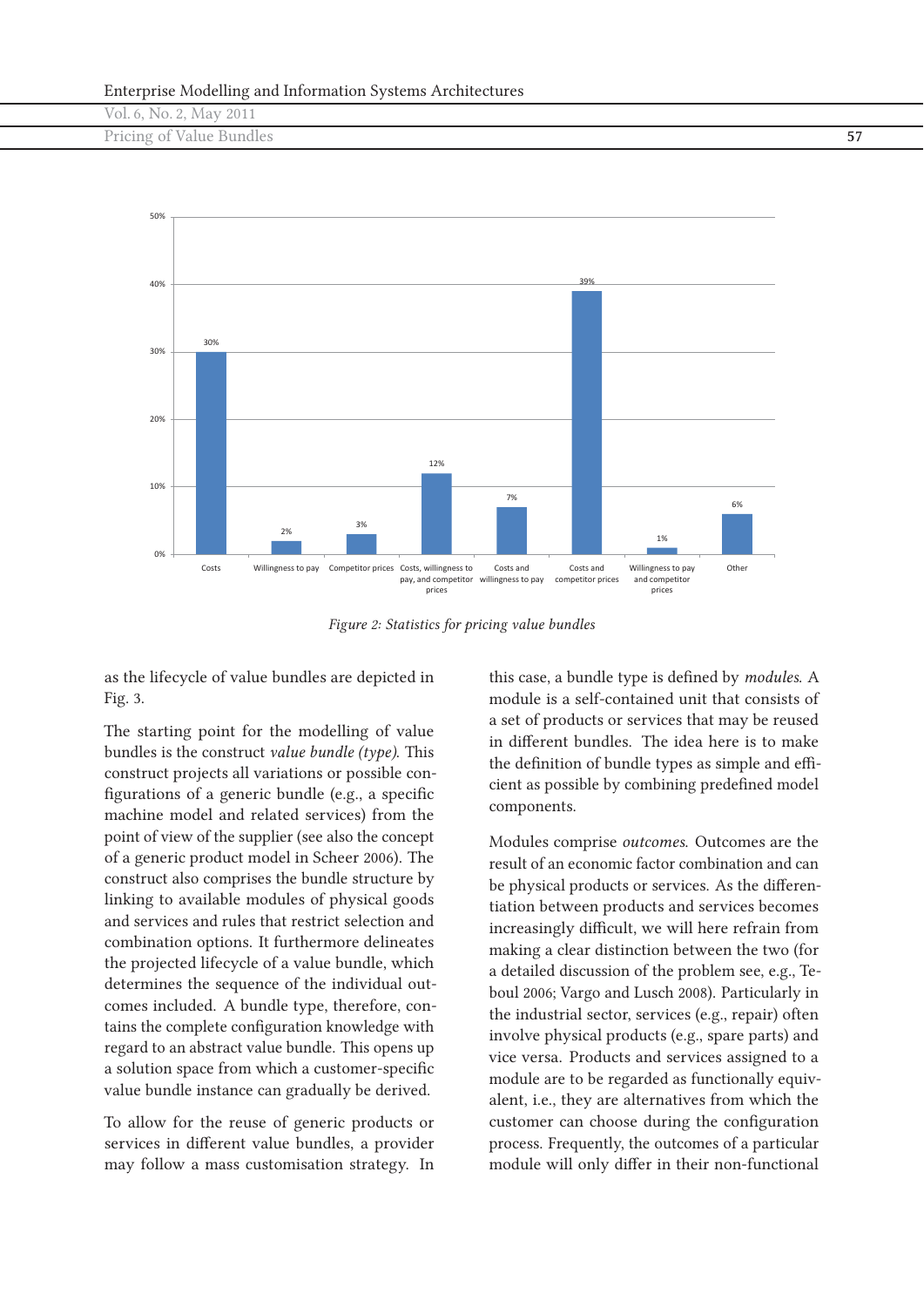|    | Enterprise Modelling and Information Systems Architectures     |
|----|----------------------------------------------------------------|
|    | Vol. 6, No. 2, May 2011                                        |
| 58 | Jörg Becker, Daniel Beverungen, Ralf Knackstedt, Oliver Müller |



*Figure 3: Value bundle structure*

attributes (such as quality, availability, and price). One could, for instance, think of a logistics module which comprises a set of various logistics services (e.g., road, rail, sea, or air transport).

Outcomes can be organised in *hierarchies*, i.e., outcomes can again be composed of other outcomes. On the one hand, this allows for the representation of common hierarchical structures for products (e.g., bill of materials). On the other hand, the process dimension of services can be mapped out (e.g., corrective maintenance as a sequence of fault isolation, fault repair, and test run).

Outcomes are further described by *outcome attributes* and *outcome attribute values*. For tangible outcomes, common physical (e.g., dimensions, weight), mechanical (e.g., revolutions per minute), or technical (e.g., bandwidth) attributes can be used. The specific character of services (in particular: intangibility, heterogeneity), however, makes these attributes less suitable for rather intangible outcomes. In this case, functional and non-functional attributes might be more useful. Functional attributes describe the result of a service. This result can be a change in the customer himself (e.g., after a training) or in one of his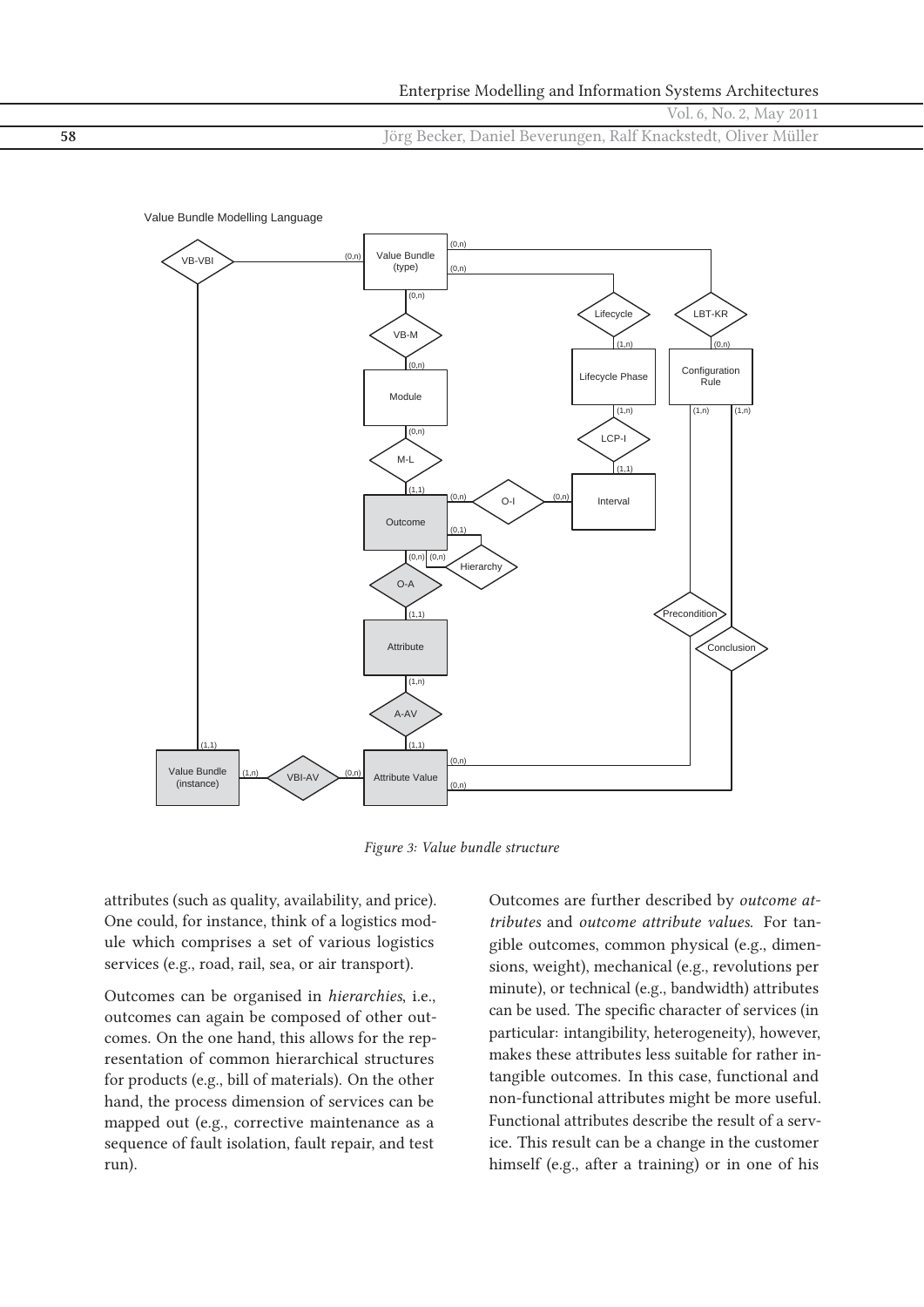| Vol. 6, No. 2, May 2011  |  |
|--------------------------|--|
| Pricing of Value Bundles |  |
|                          |  |

objects (e.g., the state of a machine after a repair process has taken place). Non-functional attributes exhibit constraints over the offered functionality of a service. Typical examples are: quality of service, physical and temporal availability, or other terms and conditions (for a detailed listing, see O'Sullivan 2006).

To define selection and combination options among the available outcomes, the *configuration rule* construct will be employed. Configuration rules possess at least one condition and several conclusions. Both relate to a specific outcome attribute value. Logical connectives (AND, OR) as well as relational operators  $(\ge, \le, \ge, \le, \le, \le)$  and appropriate comparative values can be modelled as attributes. Just like modules, the configuration rules enable an easy reuse of outcomes in different value bundles.

To project the temporal frame of a bundle, delivery *intervals* (day, calendar week, month, and year) are allocated to the individual outcomes of a bundle. Intervals are again aggregated to *lifecycle phases*, which relate to the lifecycle of a specific bundle type.

A concrete *value bundle (instance)* can be derived by selecting and combining available outcomes from the solution space, while adhering to the applicable configuration rules. A value bundle instance is not an abstract offering, but is a concrete solution to solve a particular customer's problem.

#### **3.2 Language extensions**

Since each of the analytical perspectives on the price margin (customer, supplier, and competitor) requires the application of distinct methods, an overarching integration of all decision-relevant data is desirable. The constructs introduced in the previous section form a common modelling language and assure that all three analyses operate consistently on predefined value bundles.

For all three perspectives, the additional modelling constructs to be added to the core modelling

language will be introduced in the next subsections. Also, concrete examples for applying all three analyses will illustrate the functionality added to the core modelling language. All of the examples assume that a machine manufacturer wishes to offer a variety of value-added services in connection with its machine tools, and is therefore forced to thoughtfully price the resulting value bundles.

#### **3.2.1 Upper price limit: Measuring customers' willingness to pay**

The upper limit of the price corridor is determined by a customer's willingness to pay for a specific offering – reflecting the perceived value of the solution. In general, this metric is defined as the maximum amount of money a customer would be willing to sacrifice for a good. Besides determining optimal list prices, an analysis of willingness to pay also enables opportunities for implementing dynamic pricing strategies. Dynamic pricing allows companies to adjust the prices of identical goods or services for individual customers and is frequently used for online selling in B2C and B2B markets (Elmaghraby and Keskinocak 2003).

To determine a customer's willingness to pay, various methods have been proposed. Especially conjoint analysis has gained widespread acceptance as a preference and willingness to pay measurement tool in marketing theory and practice (Gustafsson et al. 2007). Furthermore, it has been proven to be particularly valuable to assess a customer's willingness to pay for bundled goods or services (Bouwman et al. 2007).

A conjoint analysis typically comprises three consecutive steps: First, a collection of distinguishing attributes (such as brand, performance, and price) of an item under study (such as a machine tool) is identified. Based on permutations of these attributes, a set of conjoint cards is created, each representing a fictional item. Second, the conjoint cards are presented to a potential customer. The customer is asked to evaluate the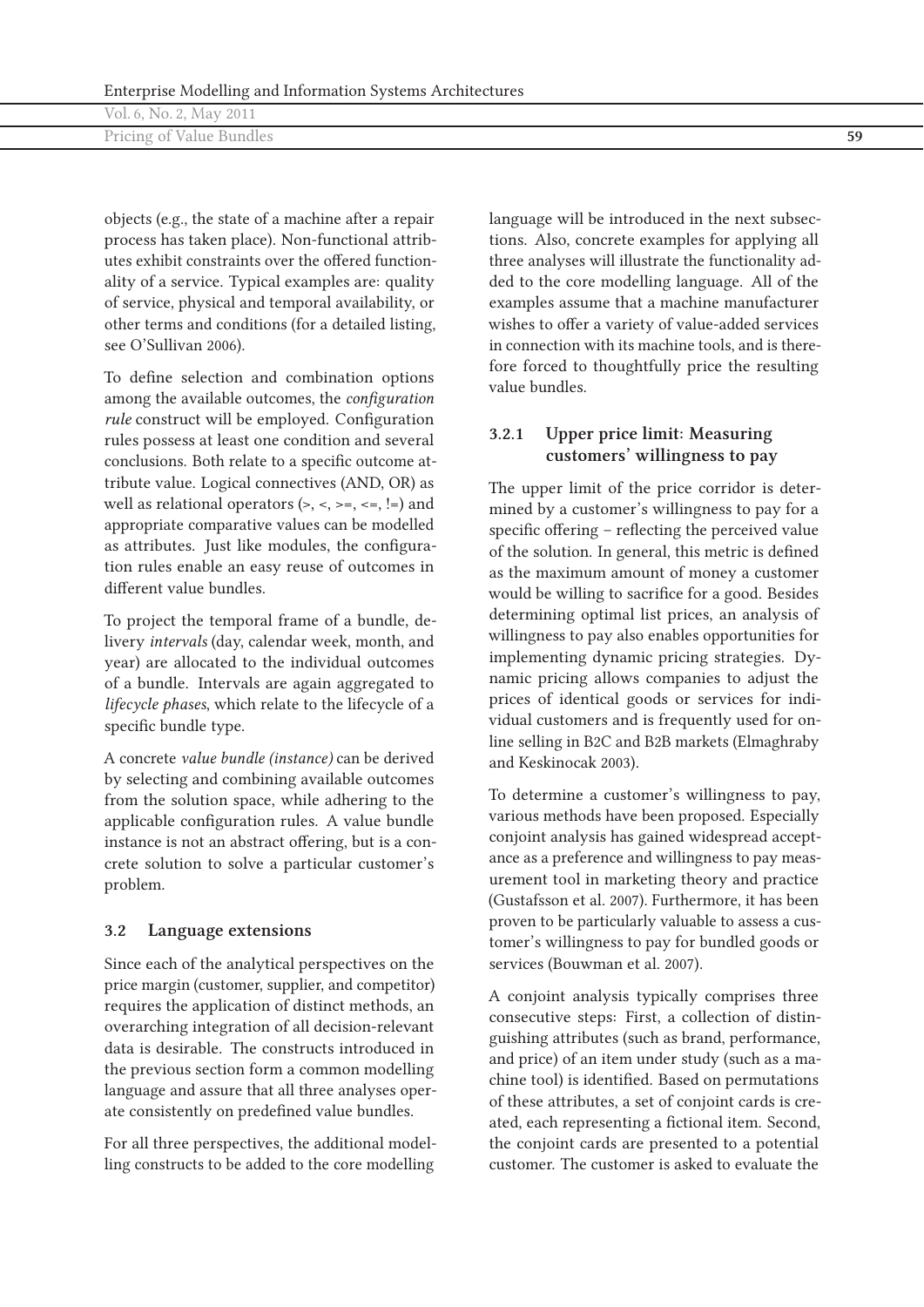Vol. 6, No. 2, May 2011

**60** Jörg Becker, Daniel Beverungen, Ralf Knackstedt, Oliver Müller



*Figure 4: Model extensions for pricing value bundles*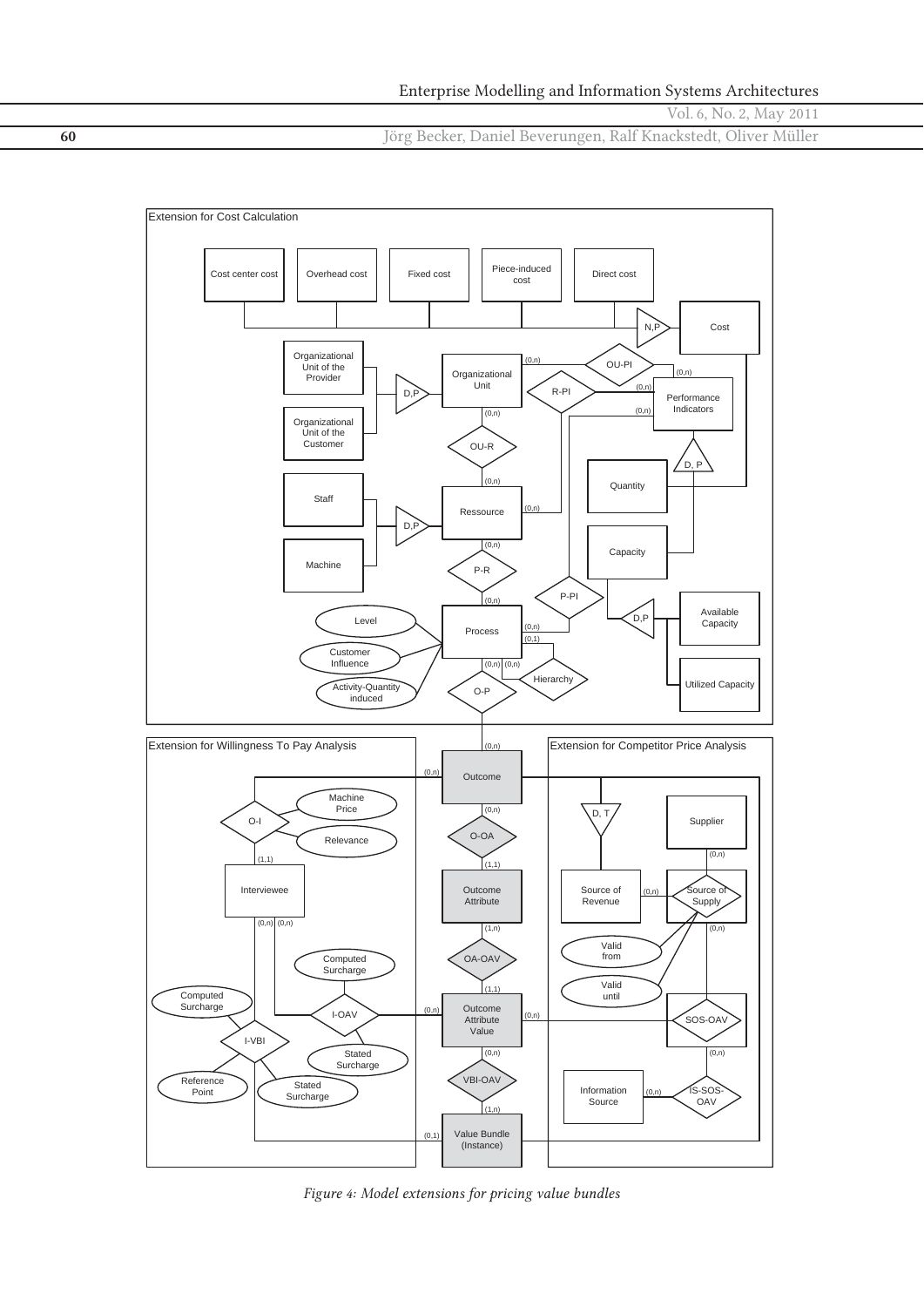| Vol. 6, No. 2, May 2011  |  |
|--------------------------|--|
| Pricing of Value Bundles |  |

cards with respect to the perceived value of the items described on the cards. Third, estimation procedures are applied to the evaluations of the conjoint cards to derive the customer's utility function (i.e., preferences or willingness to pay) regarding the selected item attributes.

Variants of conjoint analysis can be subdivided into compositional, decompositional and hybrid methods.

When measuring preferences with the help of compositional methods, preferences for attribute values are directly queried from the interviewee. The perceived total value and the resulting preferences or willingness to pay are subsequently accumulated according to a predefined function. Compositional methods have been criticised because of their separate evaluation of single product or service attributes. This does not necessarily reflect the actual decision behaviour of customers, especially in the context of integrated value bundles.

Therefore, for the preference measurement of integrated value bundles, decompositional methods are preferable. The interviewee here assesses the perceived value of a complete offering. From the resulting preference judgments preferences or willingness to pay for individual attribute values – incl. the attribute price – can be derived. In the *Limit Conjoint-Analysis* (LCA) the interviewee is asked to make preference judgements with regard to various offerings by sorting them according to their perceived value. Using a limit card, the interviewee additionally marks offerings as 'worth buying' or 'not worth buying'. This procedure causes the test person to make a (simulated) choice. By adding the distinction between offerings worth buying and offerings not worth buying LCA goes beyond simple preference measurement.

Hybrid methods combine compositional and decompositional interview methods. A hybrid method widely used in commercial market research is the computer-assisted *Adaptive Conjoint-Analysis* (ACA). In a first compositional interview

attributes and attribute values that are inacceptable for the interviewee as well as those that are particularly important are identified. Based on this information, subsequently each interviewee is asked to rate customised offerings in a decompositional evaluation task. The hybrid *Hierarchical Individualised Limit Conjoint-Analysis* (HILCA) enhances the LCA by introducing a first compositional step, similar to ACA, in which the interviewee can make a selection of particularly important attributes. Based on this selection, individual offerings are generated and rated holistically. The aim of the HILCA is to cover a greater number of product or service attributes without overtaxing the interviewee cognitively.

The *ServPay Conjoint-Analysis* (SPCA) is an enhancement to HILCA, especially designed to carry out price queries for value bundles (Backhaus et al. 2010). Consequently, we extended the core modelling language (Fig. 3) with core concepts of the SPCA (Fig. 4).

The survey design of the SPCA is focused on the constructs *outcome, outcome attribute value*, and *value bundle (instance)*. It comprises five steps:

- 1. As a warm-up task the interviewee is asked to fix a *machine price* for a given physical core product that is to be bundled with a set of value-added services. In the subsequent steps, this price anchor is used to translate percentaged price mark-ups for value-added services into absolute surcharges.
- 2. Next, the interviewee is asked to eliminate irrelevant services from the complete list of services offered. According to the answers, the value 0 (irrelevant) or 1 (relevant) is stored in the attribute *relevance* to include or exclude services, i.e., outcomes, from the consecutive steps of the SPCA.
- 3. In the following query for individual price mark-ups, the interviewee states acceptable surcharges for each *outcome attribute value* added to the physical core product. These values are filed under *stated surcharge* for each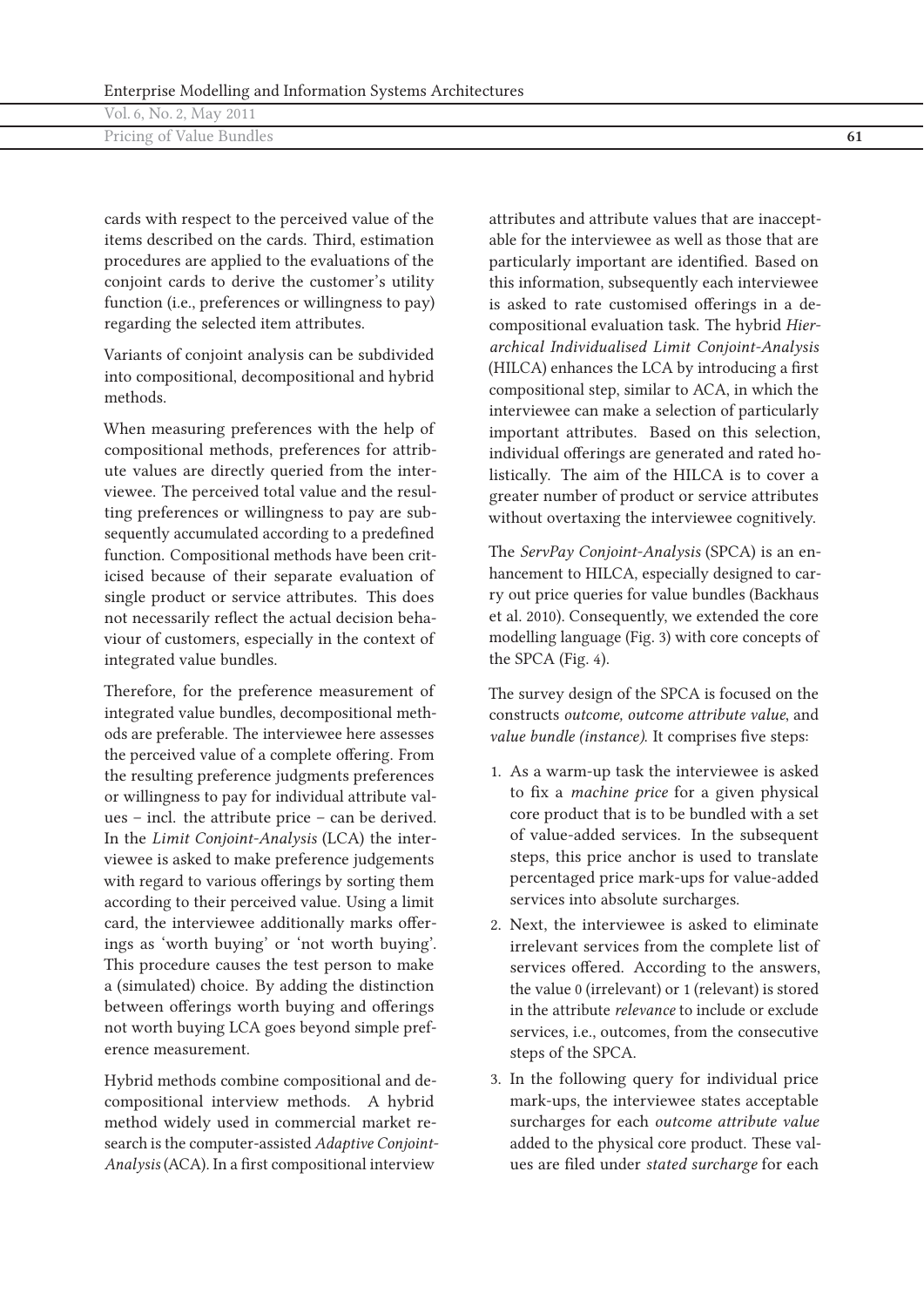*outcome attribute value*. For instance, referring to the outcome attribute value 'warranty extension for 12 month', an interviewee can state to be willing to pay an additional 1.19% of the physical product's price.

- 4. In the next step, price enquiries for complete value bundles are carried out in a compositional evaluation task. Customised *value bundle instances* are shown to the interviewee in the form of one conjoint card each. This means that one conjoint card represents an entire set of outcome attribute values to be evaluated by the interviewee with one price surcharge only. Since during the interviews different offerings are generated for each interviewee, the answers for each value bundle instance must be stored with reference to the interviewee. To avoid overstraining the interviewees' cognitive capacity, it is advisable not to put more than four outcome attribute values on each conjoint card (Backhaus et al. 2010), although the SPCA approach per se permits to account for an unlimited number of attributes. In order to reduce the cognitive workload for the interviewee, the compositional evaluation task is carried out in two steps: First, only three conjoint cards are rated. These cards are designed to represent a (presumed) 'low', 'middle', and 'high' value for the interviewee. The interviewee's ratings of these bundles, therefore, can act as a point of reference for rating the other value bundles. In case a conjoint card shall be treated as such a *reference point*, the attribute reference point is set to 'high', 'middle', or 'low' depending on its position, 'null' otherwise. The interviewee's additional willingness to pay with reference to the price of the physical good is stored in the attribute *stated surcharge* of the relationship-type I-VBI.
- 5. Based on the data from steps three and four, a customer's willingness to pay can be predicted for any bundle composed out of the predefined outcome attribute values or value bundle instances. Since a willingness to pay

is subject to an individual customer, it will be filed under *computed surcharge* with reference to a value bundle or an outcome attribute value. It is, of course, also possible to aggregate (e.g., mean, max, min) individual willingness to pay values to derive prices for whole groups of customers. This can be done by clustering customers according to a set of pre-defined customer characteristics, such that an additional customer's willingness to pay for a value bundle instance can be predicted based on asking a set of demographic questions (this procedure has been described in detail in Backhaus et al. 2010).

Table 1 shows an exemplary extract from an analysis of willingness to pay for value-added services associated with a machine tool. The data of n=428 potential machine tool buyers has been collected via web-supported telephone interviews. The subsequent data analysis has been conducted with a software tool based on the constructs of the modelling language presented in Fig. 4. The calculated willingness to pay is represented as a percentaged surcharge on the price of a new machine. The results show that the customer group under investigation is, for example, willing to pay an extra 0.72% for individual software training. There is, however, practically no willingness to pay for a basic machine training (0.03%), and even a negative willingness to pay (-0.13%) for a guaranteed return at the end of the lifecycle.

#### **3.2.2 Lower price limit: Cost calculation**

To determine an appropriate price for a value bundle, not only the customer's willingness to pay, but also the supplier's cost of providing the complete solution need to be calculated. The supplier's costs result from engineering, marketing, and delivering the value bundle and therefore accrue throughout the value bundle's whole lifecycle. Depending on the type of bundled outcomes, this lifecycle may extend to several decades. This particularly applies to industrial investment goods, such as machine tools.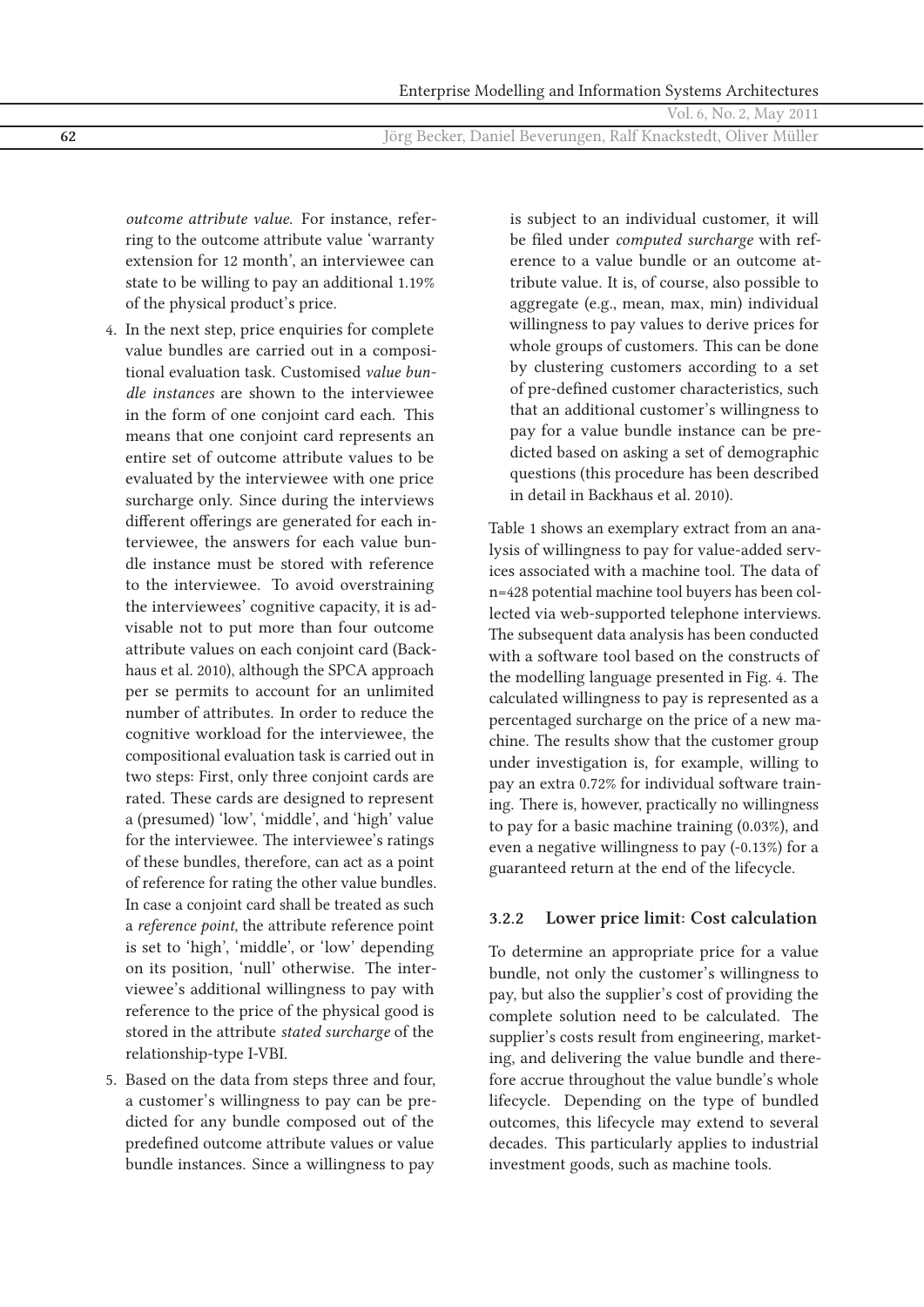| __<br>__                 |  |
|--------------------------|--|
| Vol. 6, No. 2, May 2011  |  |
| Pricing of Value Bundles |  |
|                          |  |

*Table 1: Additional willingness to pay for industrial services in the investment goods industry, as determined with the SPCA (n=428) (Backhaus et al. 2010)*

| <b>Value-Added Service</b>                                                  | <b>Willingness to</b><br>Pay Mark-Up |
|-----------------------------------------------------------------------------|--------------------------------------|
| Provision of CAD-data of<br>the machine                                     | $+2.24\%$                            |
| Proof-of-concept by produ-<br>cing parts on test systems                    | $+ 1.82%$                            |
| Fixed prices of spare parts<br>for 2 years                                  | $+ 1.60\%$                           |
| Spare parts are stored at<br>a consignment stock at the<br>customer's plant | $+1.30\%$                            |
| Warranty extension for 12<br>month                                          | $+1.19%$                             |
| Process optimisation                                                        | $+1.15%$                             |
| Spare parts available within<br>24 hours                                    | $+1.15%$                             |
| Assembly and initial sup-<br>port in a 2-days start-up<br>phase             | $+1.02\%$                            |
| Individual software training                                                | $+0.72%$                             |
| <b>Basic training</b>                                                       | $+0.03%$                             |
| Guaranteed return at the<br>end of the machine's life-<br>cycle             | $-0.13%$                             |

Due to the characteristics of the included services the allocation of costs to individual value bundle instances or single outcomes is challenging (Möller and Cassack 2008; Reckenfelderbäumer 1995). The distinctive characteristics of services are consequences of the direct reciprocal influence, or interaction, between service provider and service consumer (Sampson and Froehle 2006). The customer acts as a co-producer of value by providing inputs into the service process. This interaction implies that services, unlike physical goods, are not storable and that serv-

ices are subject to different forms of customer induced variability (Frei 2006). One consequence is, that services incur a large proportion of standby costs, which have to be regarded as fixed costs and therefore arise regardless of the amount of actual transactions (Corsten 1997; Reckenfelderbäumer 1995).

To be able – despite these problems – to make meaningful analyses of costs arising from the provisioning of value bundles, activity-based costing seems to be a promising option. Reckenfelderbäumer (1995) has adapted the general activitybased costing method to the characteristics of services.

Below we will explain how the modelling language depicted in Fig. 3 has to be extended (see Fig. 4) in order to support an activity-based costing as proposed by Reckenfelderbäumer. Outcomes, i.e., products and services, are the result of the execution of *processes*. Processes can be arranged in process *hierarchies* to form business processes, primary processes, and sub-processes. Different *levels* of processes in regard to the outcome can be distinguished: first-degree processes, e.g., production and logistic processes, comprise all activities that are directly connected to the delivery of an outcome. Second-degree processes, e.g., marketing processes, only have an indirect relation to the actual outcome. Finally, thirddegree processes, e.g., management processes, cannot be linked to any specific outcome at all. Furthermore, different degrees of *customer influence* can be distinguished: Integrative processes require a high degree of customer integration. This could, for instance, include all frontstage activities within a service system, which are immediately perceivable for customers and therefore susceptible to their influence. Autonomous processes, in contrast, comprise processes that are not influenced by the customer. This could, for instance, include processes in the supplier's service system backstage. For value bundles, backstage activities might involve all activities necessary to manufacture rather product-like outcomes, since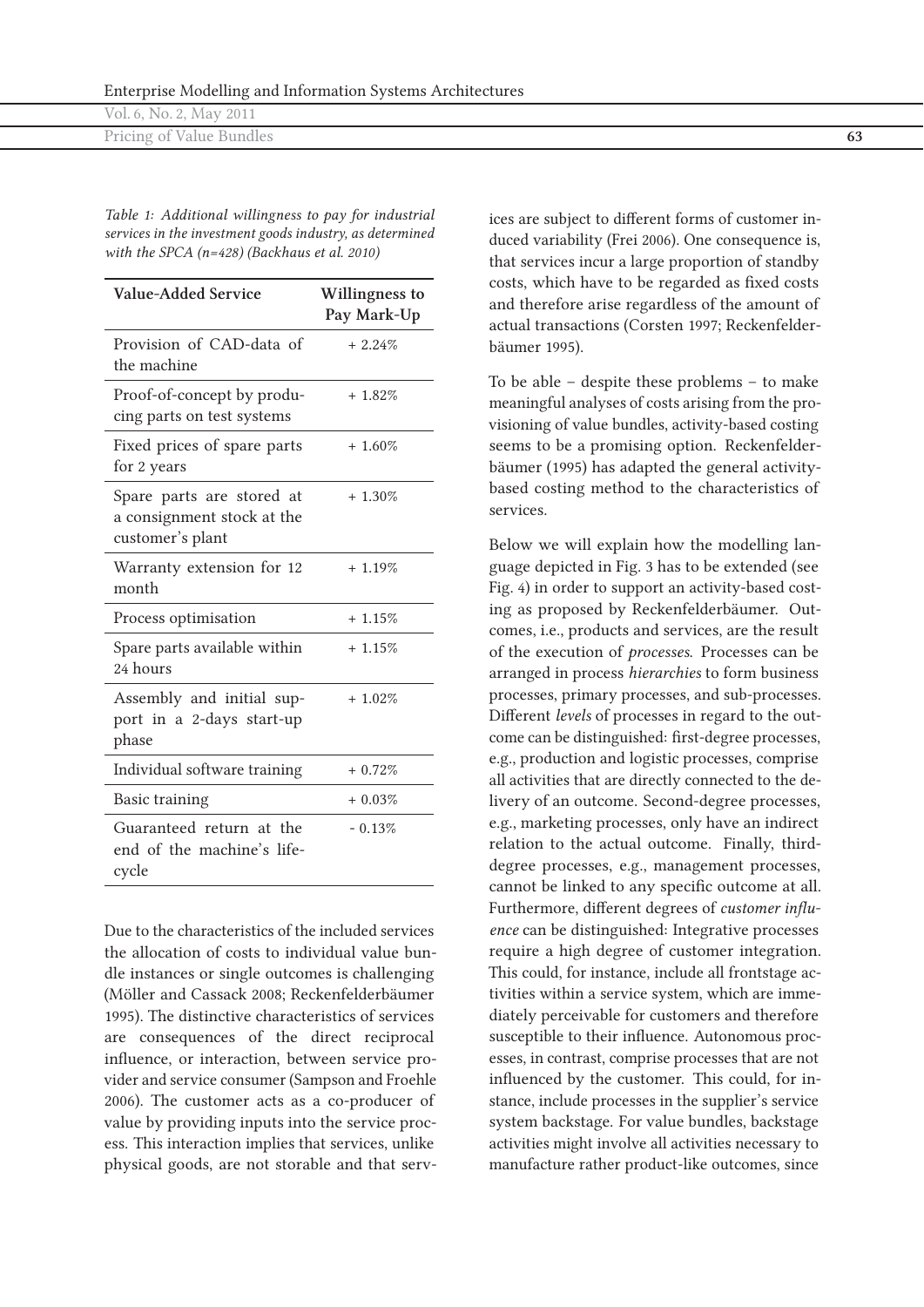this often does not require direct customer input. Processes are further divided into *activityquantity induced* and activity-quantity neutral processes. The costs caused by the former type of processes can be directly linked to the delivery of a single outcome or value bundle instance and hence will be allocated directly to the respective outcome or value bundle instance. The costs caused by the latter type of processes cannot be traced back to single instances. These costs have to be allocated by using compensation keys.

The execution of processes requires *resources*, which may include *machines, staff* or other resources. Resources are provided by different *organisational units* (e.g., by the providers and customers involved in the delivery of the value bundle).

On the basis of the above systematisation, processes, resources, and organisational units are evaluated according to various performance indicators. These are: *costs, capacities,* and *quantities*.

*Direct costs* are directly accountable to a specific outcome. In the context of value bundles direct costs occur, e.g., for spare parts used in maintenance processes. *Activity-quantity induced costs* can be directly linked to the execution of a single process instance. Examples are costs for temporary staff. *Activity-quantity neutral costs*, in contrast, cannot be accounted to a single process instance; e.g., costs for instruments and tools that are used for different processes. *Overhead costs* can not even be allocated to specific outcomes. Typical overhead costs are costs for a factory canteen. For reporting reasons, costs cannot only be allocated to processes, but also to organisational units. These costs are called *cost centre costs*.

An analysis of costs induced by the delivery of value bundle generally reveals varying cost behaviour patterns of single outcomes over the value bundle's lifecycle (Blinn et al. 2008). For a selection of value-added services from Tab. 1, the corresponding cost graphs are exemplarily

represented in Fig. 5. By implementing the resources necessary for the design and engineering of all outcomes included in a bundle, the provider incurs costs in advance of selling the value bundle (for instance, for an initial proof-ofconcept). Next, a particular customer demands a value bundle. For the supplier, this is reflected in the costs related to each outcome (such as for assembling a machine). For integrated value bundles including long living investment goods (e.g., machine tools), a bundle's lifecycle frequently exceeds the marketing phase of the physical goods, which means that even after the completion of the product sale, services – as for instance, maintenance or repair of the physical goods – will still be required.

## **3.2.3 Upper price limit: Estimating competitors' prices**

To estimate competitor prices a provider must first verify whether a specific value bundle is, or could be, offered by its competitors. The *source of supply* documents which *sources of revenue* (i.e., outcomes or value bundle instances) are offered by which other *suppliers*. The entity-type *supplier* here comprises both the company which is performing the price analysis and the company's competitors. If a competitor offers the same or a similar value bundle, the prices of whole *value bundle instances* can be compared. If, however, a competitor is currently not offering a comparable value bundle, but is assumed to be able to do so in the future, single *outcomes* can be regarded as sources of revenue. To determine the competitor price the *outcome attribute value* of the outcome attribute 'price' will be assigned to combinations of sources of revenue and suppliers (relationship-types *SOS-OAV* and *Source of Supply*). These values are subject to *validity periods*.

Competitor prices can be identified via a variety of methods. *Information sources* document the various procedures for identification, which may display different degrees of reliability. Among the most important procedures are the following (Diller 2007):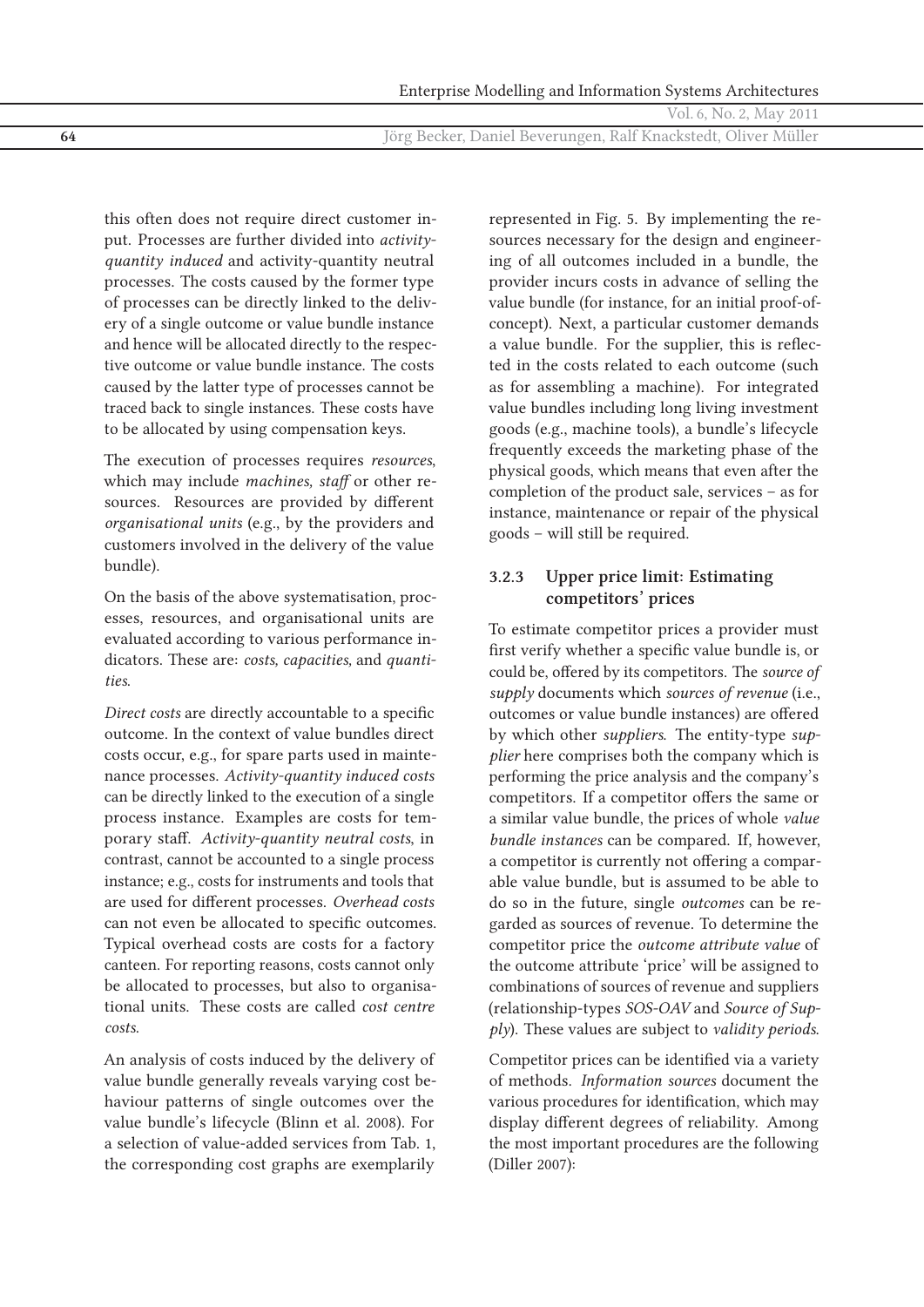Vol. 6, No. 2, May 2011

Pricing of Value Bundles **65**



*Figure 5: Lifecycle costs of a value bundle*

- *Price observations* are non-reactive measurement processes generally carried out through test requests and test purchases, internet research, or panel surveys repeated at regular intervals. As a general rule, specialised market research institutes are commissioned to conduct these surveys. However, for complex and unique value bundles, the only suitable way to find out about competitors' prices might still be to send out requests for proposals and compare the incoming offers and prices.
- *Official statistics*, e.g., from public authorities or consumer organisations are usually published in the form of price comparison lists – tables comparing the levels and statistical distributions of prices that apply to specific physical goods or services. They are either based on hedonistic price functions (Diller 2007) or on mathematical models that factor in the market prices for specific outcome attributes (cf. conjoint analysis in Sect. 3.1). In the investment goods industry, official statistics regarding the market prices of machines and value-added services are still quite uncommon. Reasons for this comprise the complexity of bundles, their highly individual design, and the reluctance of firms to post fixed prices

on web-based marketplaces. For instance, the German Engineering Federation (VDMA) is hosting a marketplace<sup>1</sup> on which their members can offer their goods and services. However, this market seems to be strongly focused on physical goods, and seems not to provide information on prices of related services or even complete value bundles.

• Another way to compare competitor prices is *online marketplaces*, on which services and physical goods are traded. One example is represented by an online marketplace for advertising and trading unutilised machine capacity for machine tool manufacturing. The machine tool supplier GILDEMEISTER offers such a platform to their own customers<sup>2</sup>. Other examples are represented by bidding platforms for easy to outsource services such as logistics services. In Fig. 6 such a bidding platform for logistics services is displayed<sup>3</sup>.

<sup>&</sup>lt;sup>1</sup>VDMA e-Market. available at http://www. vdma-e-market.com

<sup>2</sup> available at https://www.dmgmarketplace. com/portal/login.jsp?kblang=en

<sup>&</sup>lt;sup>3</sup> available at http://www.shiply.com/ transport/Jcb-814-Super-Excavator/ 248486/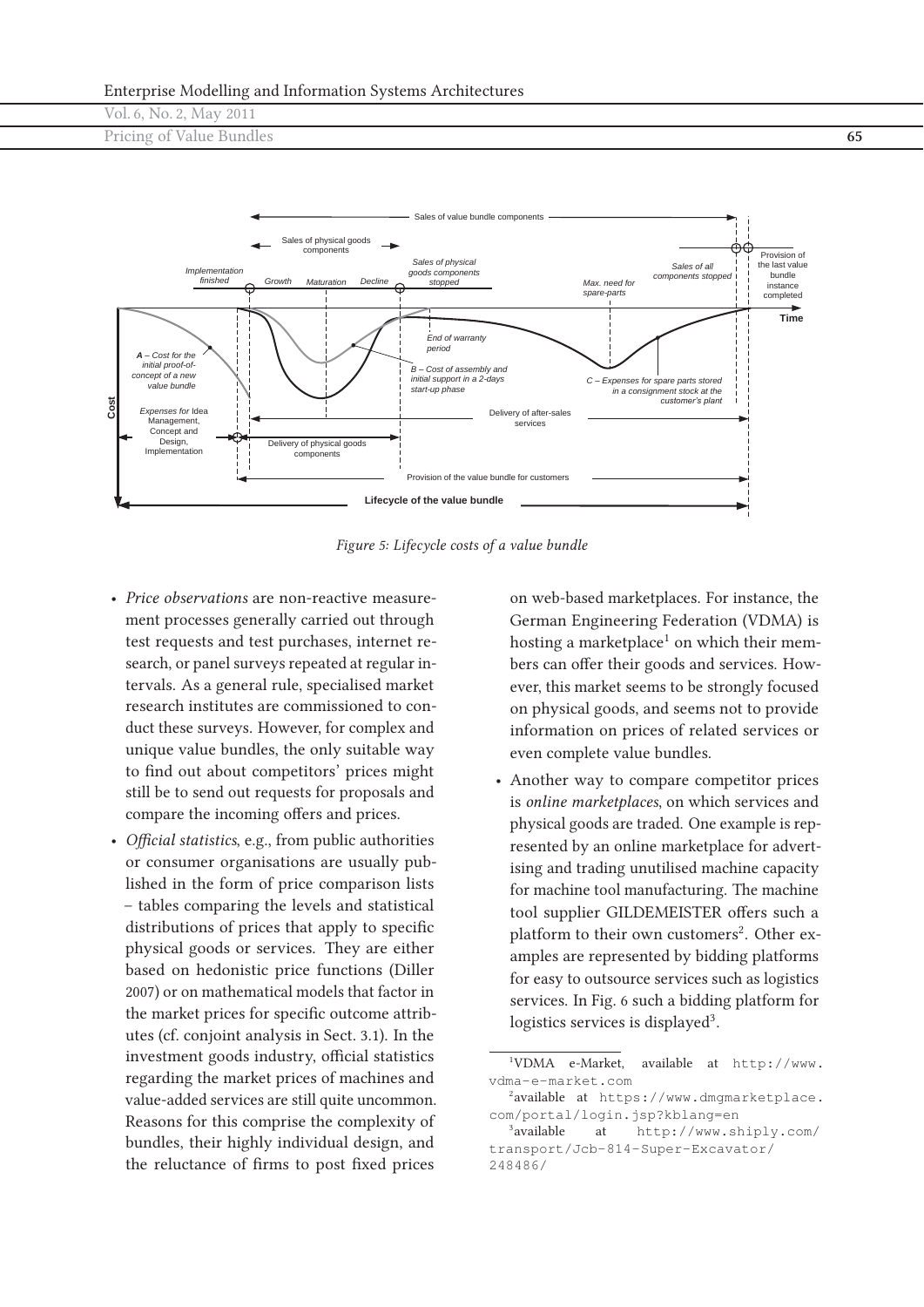**66** Jörg Becker, Daniel Beverungen, Ralf Knackstedt, Oliver Müller



*Figure 6: Example of a web-based bidding platform*

## **4 Software support for pricing value bundles**

The presented multi-perspective modelling language is the basis for a comprehensive tool support, namely the Pricing Workbench. The perspective-specific price margin analyses are made available to marketing and controlling managers via an integrated graphical user interface (see Fig. 7):

- 1. *Value Bundle Modelling:* In a first step, the product manager designs structural models of value bundles. The result of this process is a solution space that specifies all possible configurations of the available outcomes. The models are saved to a database and can subsequently be accessed by a set of analytical tools.
- 2. Willingness to Pay Analysis: The survey design for the SPCA can be defined by selecting desired outcomes from the model database. Complete value bundles will be generated by the permutation of the selected outcomes. Next, the actual SPCA is performed with a set of selected customers as interviewees. The resulting willingness to pay information will be stored in the database and gets linked to the analysed outcomes and value bundles as well as to the interviewed customers. In addition,

aggregated willingness to pay information for whole customer groups can be derived.

- 3. Cost Calculation: Next, based on an activitybased costing approach, financial controlling can calculate costs for engineering, marketing, and delivering value bundles. The resulting data complements the value bundle models and represents the basis for lifecycle-oriented cost analyses.
- 4. *Competitor Price Analysis:* The competitor price analysis is supported by various market research methods. Gathered market research data will be analysed to identify the lowest competitive price for a single outcome or for a complete, functionally comparable, value bundle. Again, the resulting cost data is added to the model database.
- 5. *Value Bundle Recommendation and Configuration:* The final customer-specific decision making process is supported by a recommendation and configuration system. The recommender makes individualised suggestions of possible outcomes of interests based on the willingness to pay data collected beforehand (Backhaus et al. 2010). The configurator assists in the configuration of complete value bundle instances by interpreting the structural value bundle model (Becker et al. 2009a). Due to the analysis of the available price corridor (steps 2 to 4), the system only recommends profitable value bundle configurations and can even apply dynamic pricing methods to fully exploit a customer's willingness to pay.

#### **5 Outlook**

In this paper, we have presented a multi-perspective decision support approach for the pricing of value bundles. The approach includes a core modelling language for representing the structure of value bundles as well as three language extensions supporting the pricing process for value bundles from different perspectives, namely a customer, provider, and competitor perspective.

Besides supporting marketing tasks, such as pricing, the presented modelling language can be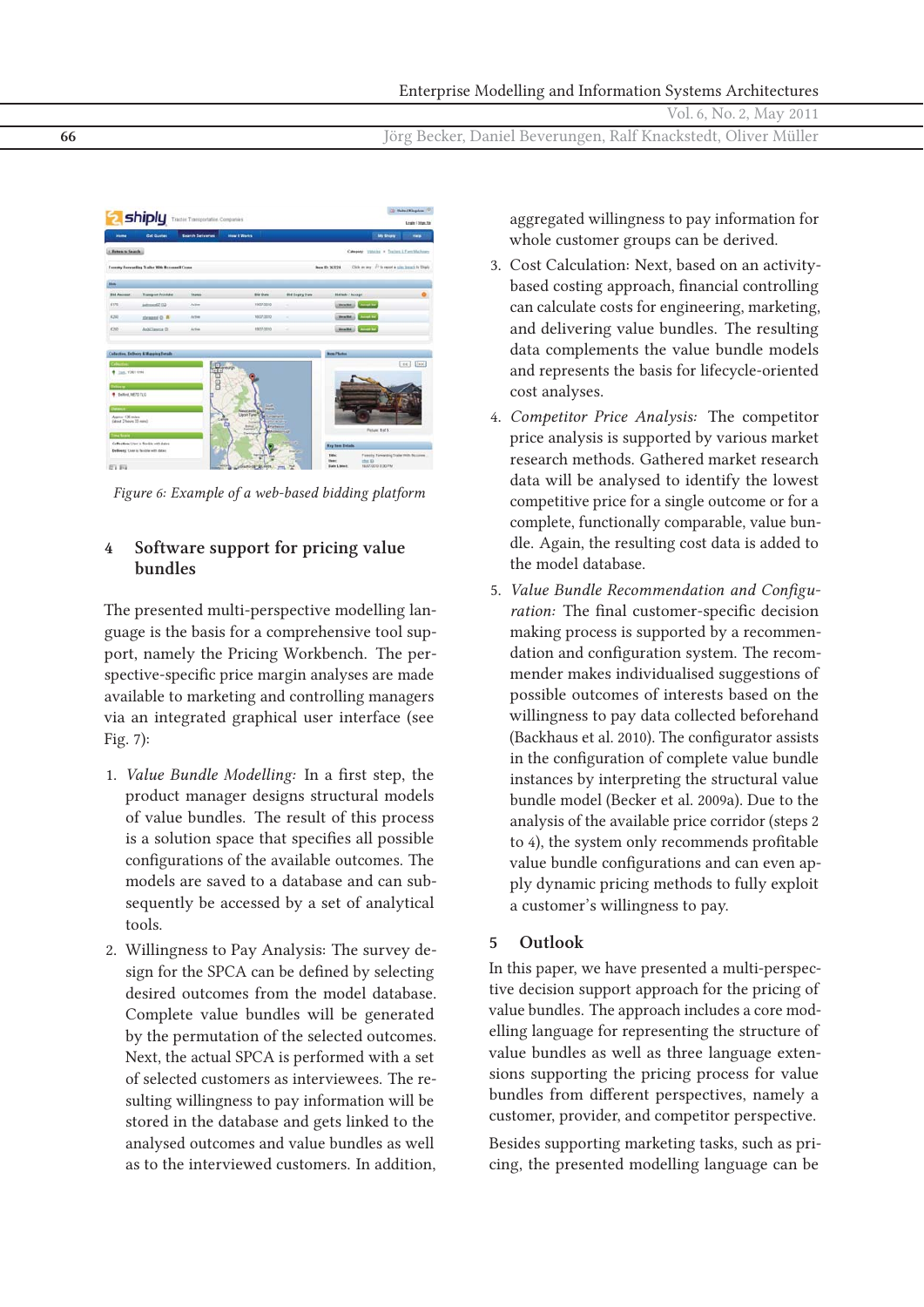| Vol. 6, No. 2, May 2011  |  |
|--------------------------|--|
| Pricing of Value Bundles |  |



*Figure 7: Functions of the Pricing Workbench*

extended by further perspectives supporting various other phases of a value bundle's lifecycle:

- Focusing on the early stages of the core processes of value bundle engineering (DIN 2009), the core modelling language can be extended to support *innovation and development* processes. The language can be augmented with constructs that allow for comprehensive descriptions of products and services to be bundled. This may – in a knowledge management fashion – support tasks such as idea generation and discovery of promising bundle compositions (Müller-Wienbergen et al. 2009).
- *Planning and forecasting* processes can be supported by exploiting the representation of the compositional and temporal structure of a value bundle. Using causal forecasting methods the demand for value-added services can be derived from the sales figures of the physical core product. The demand for maintenance services, for instance, can be predicted based on the number of installed products at customer sites (i.e., the installed base) and historical data on failure rates.

• *Productivity measurement* is another possible extension for the presented modelling language. Using Data Envelopment Analysis (DEA), for example, allows for considering non-monetary performance indicators such as customer satisfaction or quality of service in performance measurement. Such an analysis exhibits a complement to the here presented assessment based on financial performance indicators only, i.e., costs and prices.

Any language extension, such as the described examples, should rely on a thorough meta-model based analysis of already existing task-specific modelling languages. To identify promising constructs of modelling languages for product/service modelling, we have compiled a catalogue of relevant modelling languages, along with exemplary models, and (reconstructed) meta-models (Becker et al. 2009b).

#### **6 Acknowledgement**

This contribution would not have been possible outside the context of the research projects Flex-Net (Flexible information-systems architectures for hybrid value networks, funding number 01FD0629) und ServPay (Willingness to pay for business models for value-added services, funding number 02PG1010), both of which were subsidised by the Federal Ministry of Education and Research (BMBF). The project FlexNet received funds in the context of the subsidy programme 'Innovation through Services' and was supervised by the working area 'Development of Work and Services' of the project management agency within the German Aerospace Centre (PT-DLR). The project ServPay was sponsored within the framework of 'Research for Tomorrow's Production' and supervised by the Project Management Agency Karlsruhe (PTKA-PFT) of the Karlsruhe Institute for Technology (KIT).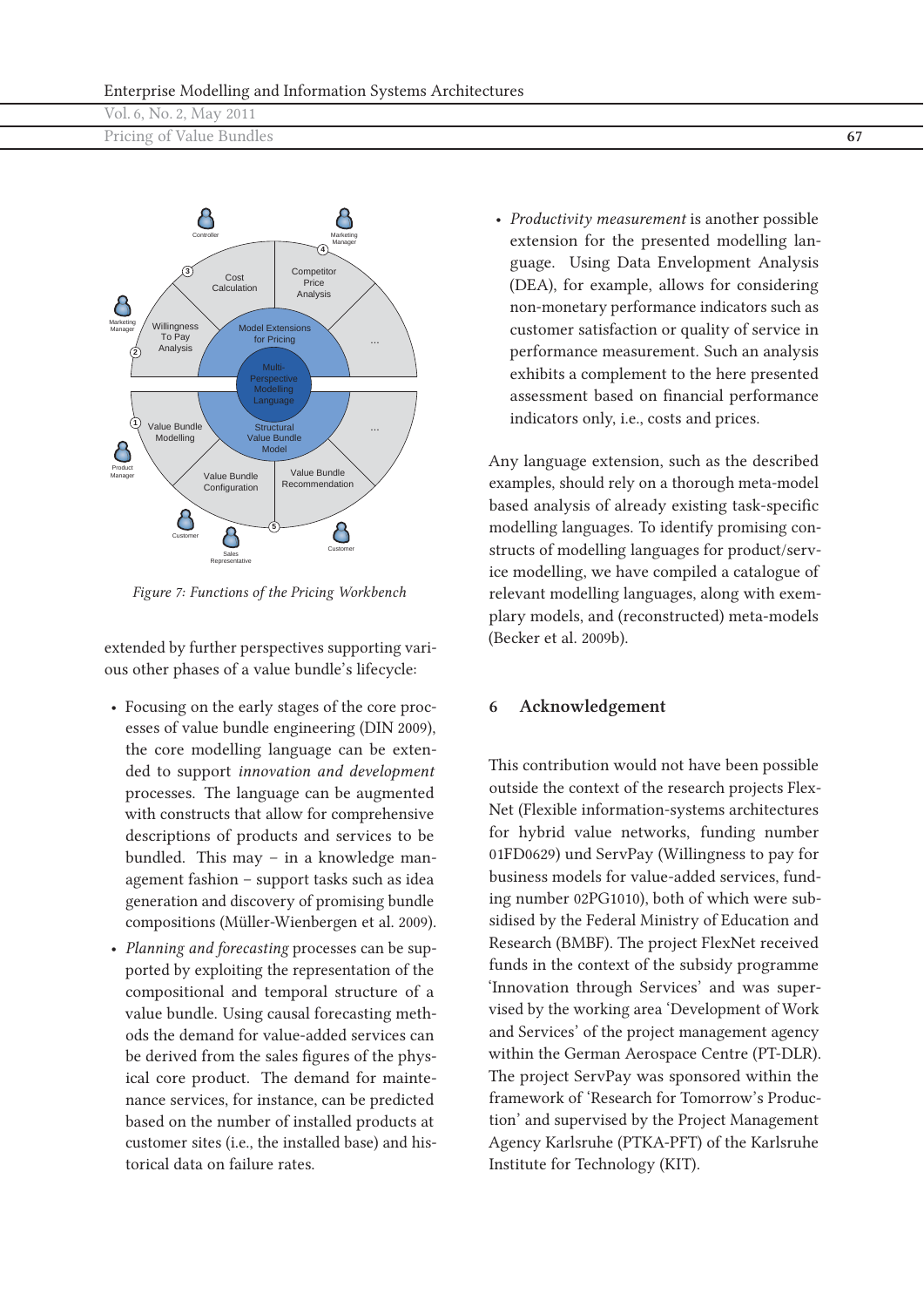|  |  |  |  | Vol. 6, No. 2, May 2011 |  |  |  |
|--|--|--|--|-------------------------|--|--|--|
|--|--|--|--|-------------------------|--|--|--|

#### **References**

- Backhaus K., Becker J., Beverungen D., Knackstedt R., Weddeling M. (2008) Zahlungsbereitschaften für Geschäftsmodelle produktbegleitender Dienstleistungen - Wirtschaftlichkeit bei der Vermarktung hybrider Produkte. In: Proceedings der Dienstleistungstagung des BMBF. Berlin
- Backhaus K., Becker J., Beverungen D., Frohs M., Müller O., Weddeling M., Knackstedt R., Steiner M. (2010) Enabling individualized recommendations and dynamic pricing of value-added services through willingnessto-pay data. In: Electronic Markets 20(2), pp. 131–146
- Becker J., Beverungen D., Knackstedt R., Müller O. (2009a) Model-based decision support for the customer-specific configuration of value bundles. In: Enterprise Modelling and Information Systems Architectures 4(1), pp. 26– 38
- Becker J., Knackstedt R., Beverungen D. F., Bräuer S., Bruning D., Christoph D., Greving S., Jorch D., Joß bächer F., Jostmeier H., Wiethoff S., Yeboah A. (2009b) Modellierung der hybriden Wertschöpfung: Eine Vergleichsstudie zu Modellierungstechniken. Institut für Wirtschaftsinformatik, Westfälische Wilhelms-Universität Münster. Münster
- Becker J., Beverungen D., Knackstedt R. (2010) The challenge of conceptual modeling for product-service systems: Status quo and perspectives for reference models and modeling languages. In: Information Systems and E-Business Management 8(1), pp. 33–66
- Blinn N., Nüttgens M., Schlicker M. (2008) Lebenszyklusmodelle hybrider Wertschöpfung: Modellimplikationen und Fallstudie an einem Beispiel des Maschinen-und Anlagenbaus. In: Proceedings of the Multikonferenz Wirtschaftsinformatik. München
- Bouwman H., Haaker T., de Vos H. (2007) Mobile service bundles: The example of navigation services. In: Electronic Markets 17(1), pp. 20– 28
- Corsten H. (1997) Betriebswirtschaftslehre der Dienstleistungsunternehmen. Oldenbourg, München
- Diller H. (2007) Preispolitik. Kohlhammer, Stuttgart
- DIN (2009) PAS 1094: Product-service systems Value creation by integrating goods and services. Beuth Verlag, Berlin
- Elmaghraby W., Keskinocak P. (2003) Dynamic pricing in the presence of inventory considerations: Research overview, current practices, and future directions. In: Management Science 49(10), pp. 1287–1309
- Frank U. (1994) Multiperspektivische Unternehmensmodellierung: Theoretischer Hintergrund und Entwurf einer objektorientierten Entwicklungsumgebung. Oldenbourg, München
- Frank U. (2002) Multi-perspective enterprise modeling (MEMO) - Conceptual framework and modeling languages. In: Proceedings of the Hawaii International Conference on System Sciences. Big Island
- Frei F. (2006) Breaking the trade-off between efficiency and service. In: Harvard Business Review 84(11), pp. 93–101
- Gebauer H., Fleisch E., Friedli T. (2005) Overcoming the service paradox in manufacturing companies. In: European Management Journal 23(1), pp. 14–26
- Gustafsson A., Herrmann A., Huber F. (2007) Conjoint analysis as an instrument of market research practice. In: Gustafsson A., Herrmann A., Huber F. (eds.) Conjoint Measurement: Methods and Applications. Springer, Berlin
- Mazumdar T., Raj S. P., Sinha I. (2005) Reference price research: review and propositions. In: Journal of Marketing 69(4), pp. 81–102
- Möller K., Cassack I. (2008) Prozessorientierte Planung und Kalkulation (kern-) produktbegleitender Dienstleistungen. In: Zeitschrift für Planung & Unternehmenssteuerung 19(2), pp. 159–184
- Müller-Wienbergen F., Seidel S., Müller O., Knackstedt R., Becker J. (2009) A design re-